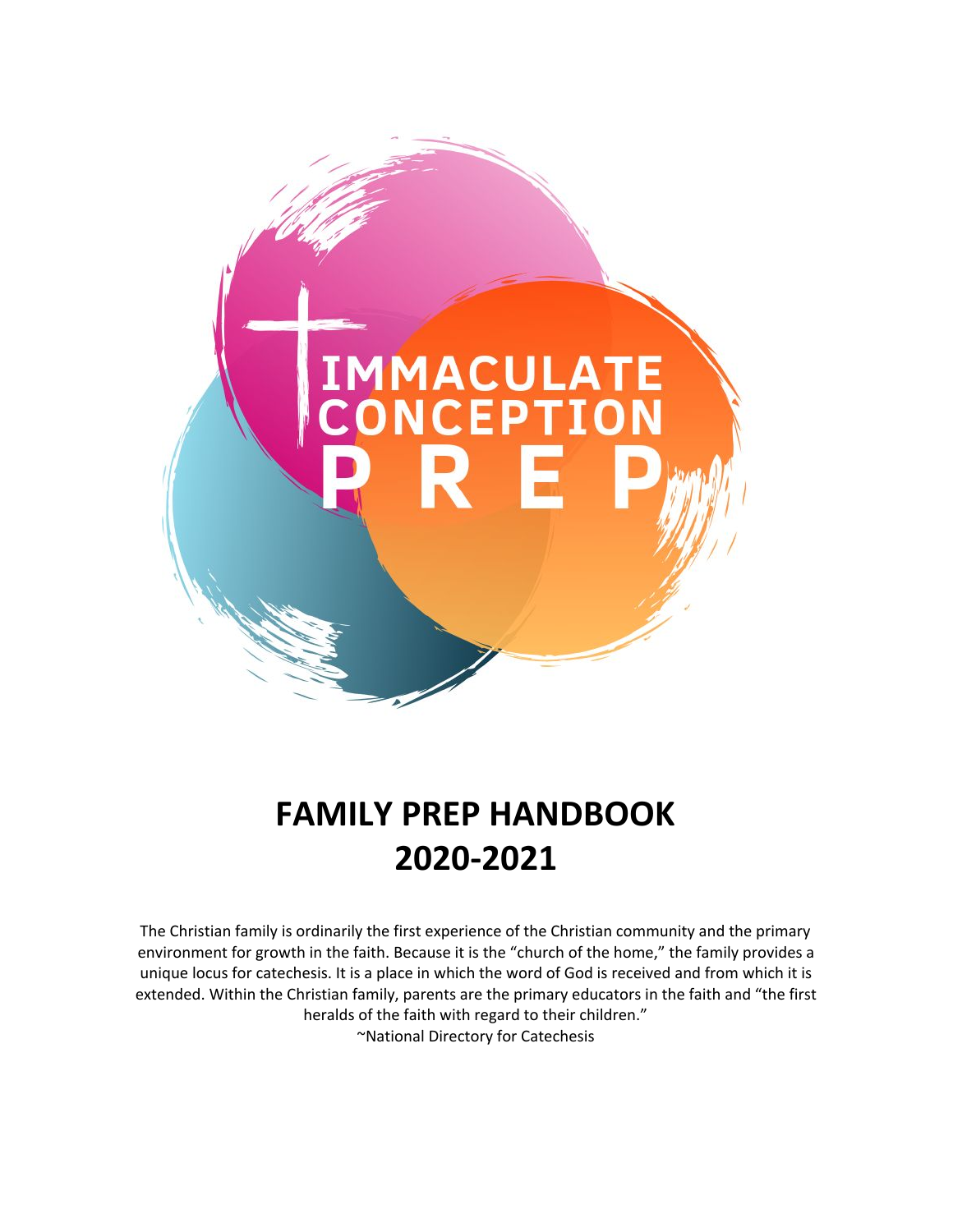# **IMMACULATE CONCEPTION FAMILY PREP PROGRAM**

THIS HANDBOOK CONTAINS CERTAIN POLICIES AND PROCEDURES FOR IMMACULATE CONCEPTION´S PREP PROGRAM. THE PROGRAM MAY CHANGE ANY OF ITS POLICIES AND PROCEDURES AS NEEDED AND APPLY THEM AS CIRCUMSTANCES DICTATE.

IN THE EVENT OF SUCH A CHANGE PARENTS WILL BE GIVEN PROMPT NOTIFICATION AND PROVIDED WITH AN ADDENDUM IF NECESSARY.

IF YOU HAVE QUESTIONS ABOUT A PARTICULAR POLICY OR PROCEDURE PLEASE CONTACT THE PROGRAM DIRECTOR.

STUDENTS AND PARENTS MUST ACCEPT AND ABIDE BY THE POLICIES AND PROCEDURES CONTAINED IN THIS HANDBOOK IN ORDER FOR THE STUDENT TO ATTEND THE PROGRAM.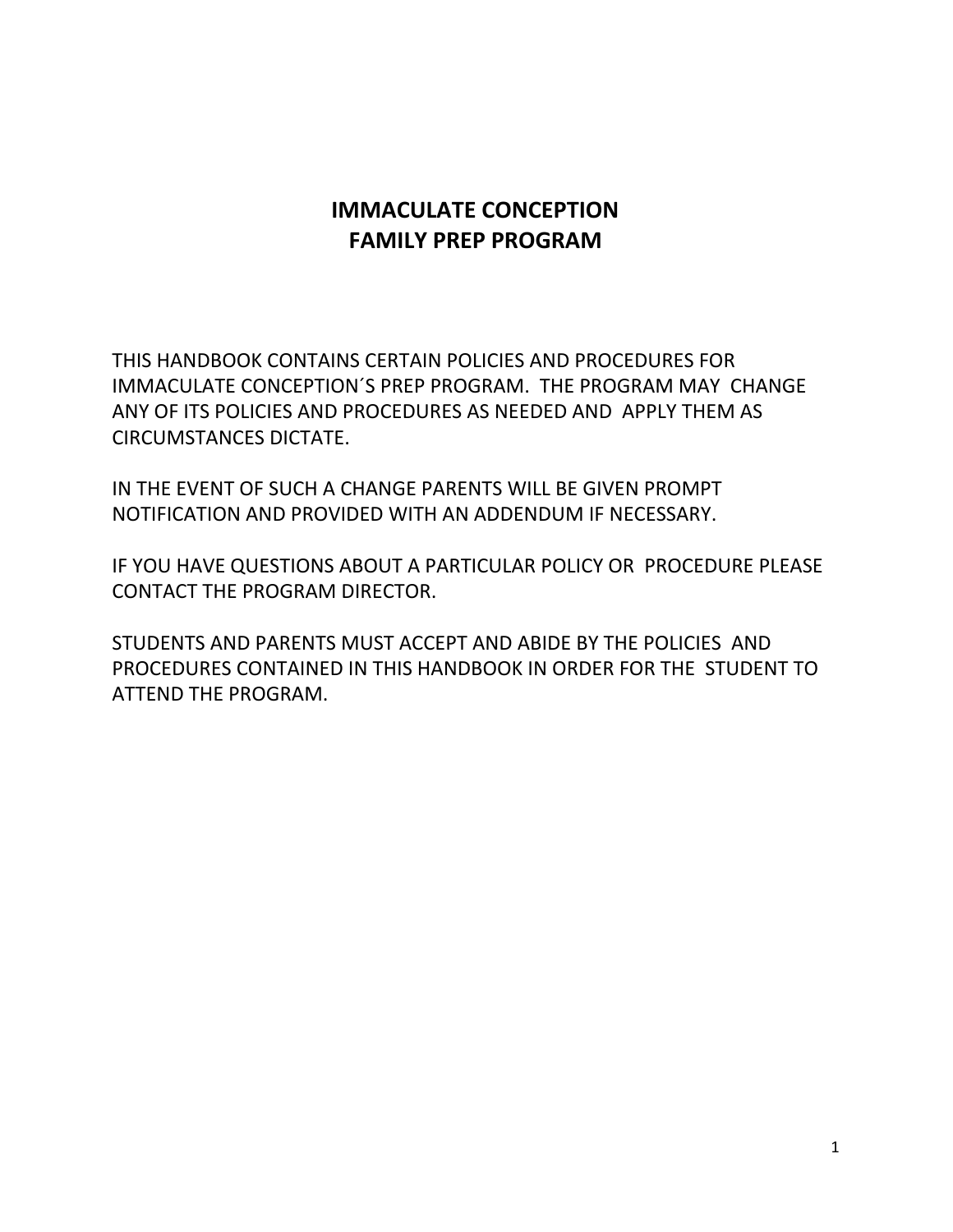# **CONTENTS**

| <b>ARRIVAL</b>                  |
|---------------------------------|
|                                 |
| . 4                             |
|                                 |
|                                 |
|                                 |
|                                 |
| <b>CATECHETICAL STAFF &amp;</b> |
|                                 |
|                                 |
|                                 |
| <b>CODE OF</b>                  |
|                                 |
| . 8                             |
| <b>COMMUNICATION WITH</b>       |
|                                 |
|                                 |
| 11                              |
|                                 |
| 11                              |
| <b>DUAL PARENTING</b>           |
|                                 |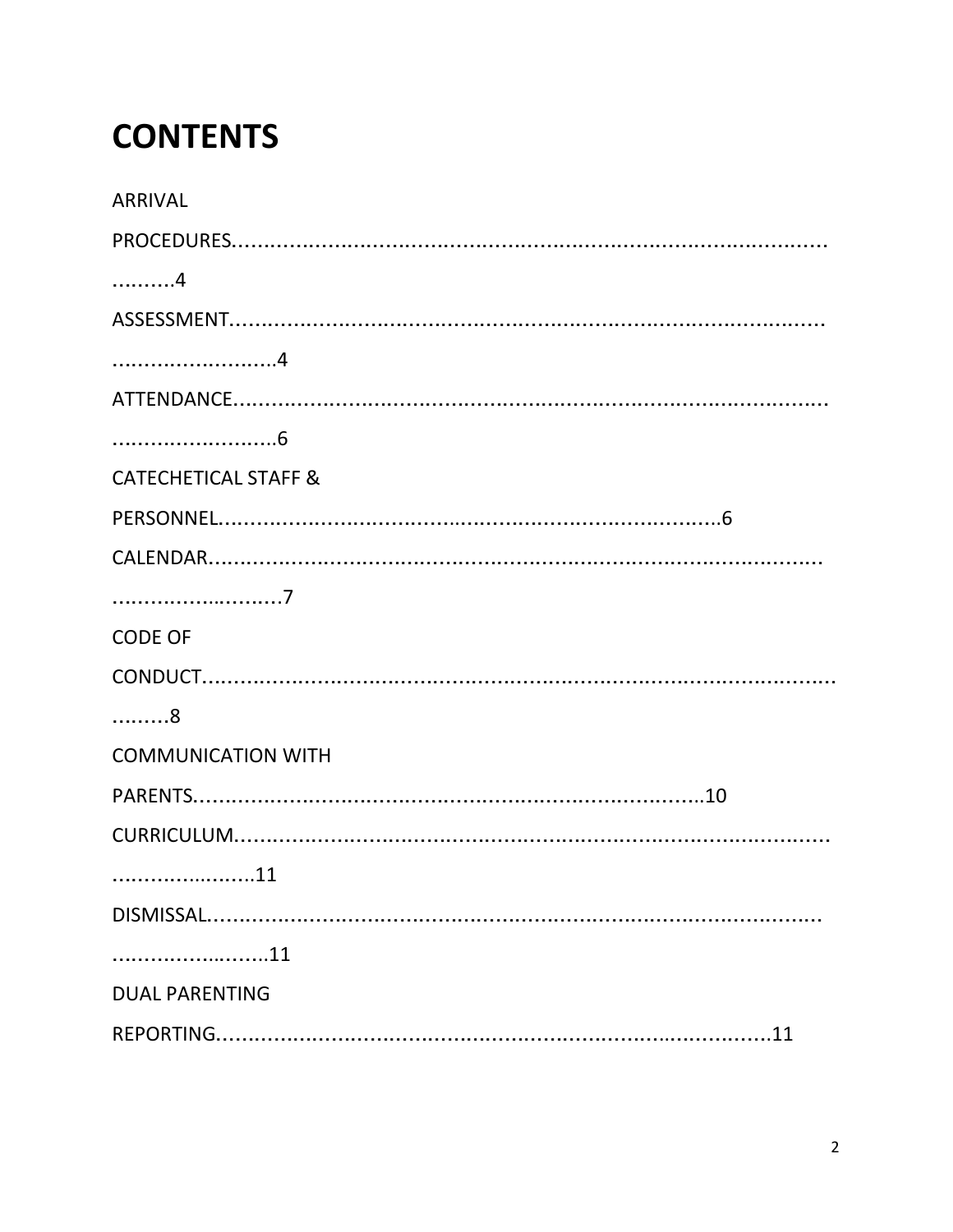| <b>ELECTRONIC</b>       |
|-------------------------|
|                         |
| $\dots 12$              |
|                         |
| 12                      |
| <b>EMERGENCY</b>        |
|                         |
| 12                      |
|                         |
| 12                      |
| <b>HOME</b>             |
|                         |
| 12                      |
|                         |
| 13                      |
| <b>PREP</b>             |
|                         |
| 13                      |
| SACRAMENTAL             |
|                         |
| <b>SAFE ENVIRONMENT</b> |
|                         |
| <b>SPECIAL</b>          |
|                         |
| 14                      |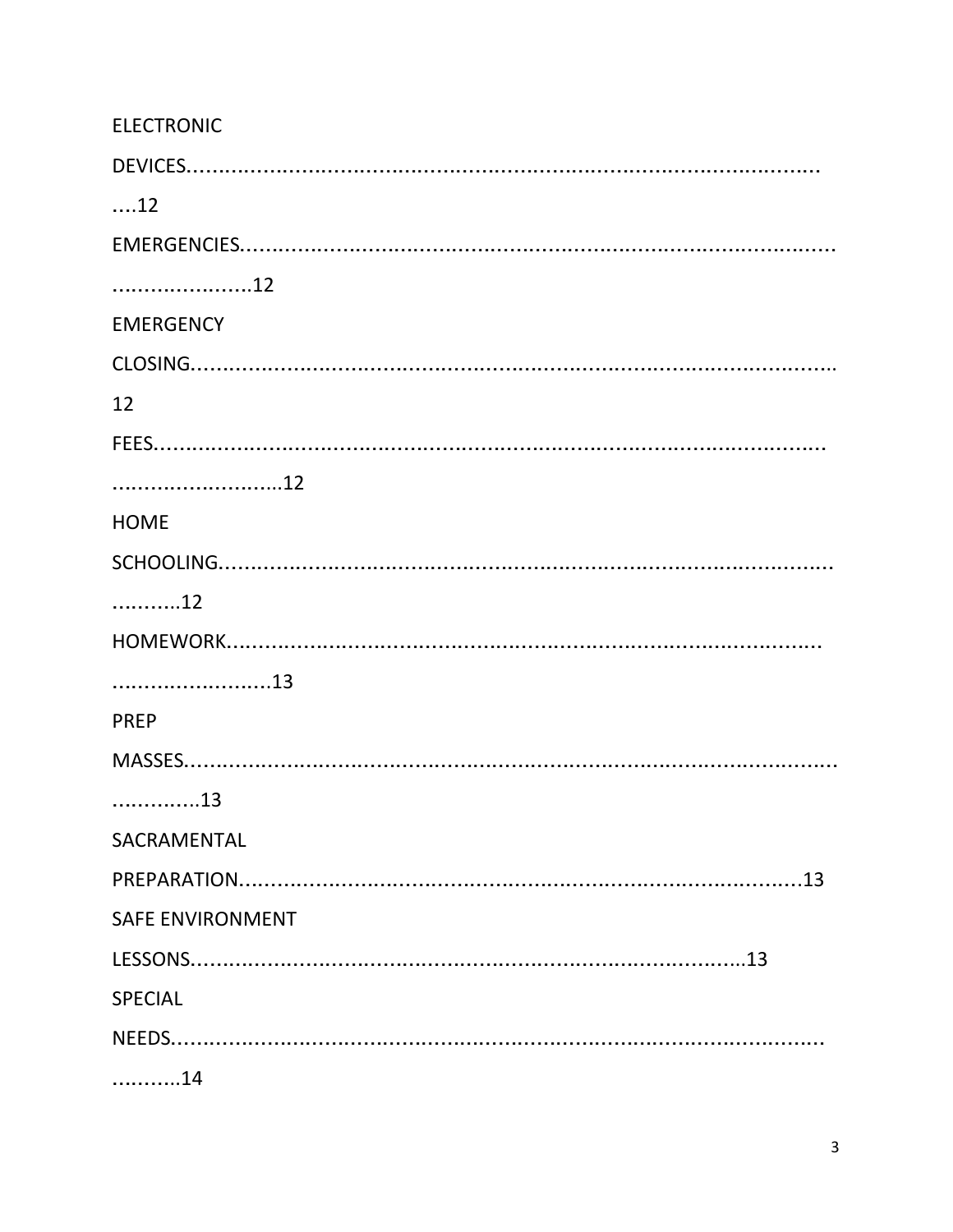TEXTBOOKS……………………………………………………………………………………

…………………..14

REQUIREMENTS SPECIFIC TO VIRTUAL

LEARNING.……………………………………………..14

# **Immaculate Conception BVM Parish Religious Education Handbook 2019-2020**

 This handbook is designed to serve as a guide for parents/guardians, catechists, and students in Immaculate Conception BVM's Religious Education Program.

#### **The Mission of Our Religious Education Program**

The Immaculate Conception Parish Religious Education Program encourages students to deepen their *knowledge of the Catholic Faith*, its heritage and traditions; to participate more consciously and fully in the *liturgical life* of the Church; to grow in understanding the attitudes and values of Jesus Christ as found in the Sacred Scriptures which lay the foundation for *moral decision making*; to become people who know their prayers as well as people of *prayer*; to grow in understanding the privileges and responsibilities of belonging to a **faith community**; and, to have a fuller understanding of the *missionary* nature of the Church that is rooted in our Baptism. It is our hope that this program, strengthened by parental involvement, regular prayer at home as well as study, participation at weekly Mass and the sacraments, will bring children to a deeper love of God and others and a more generous service of God and others.

We recognize the role of parents as primary religious educators and have organized the program as an aid and supplement of the faith formation, religious instruction, and practice of the faith received in the home. Through an understanding of these **tasks of catechesis** (italicized above), the use of the **Archdiocesan Religious Guidelines** and basic religion texts, each catechist strives to nurture the student's spiritual, intellectual, emotional, and social abilities in an effort to bring the child to a personal, living relationship with God.

Pastor: Rev. Joseph Howarth

**Office:** Mrs. Joan Stulz - Director of Religious Education 606 West Avenue Jenkintown, PA 19046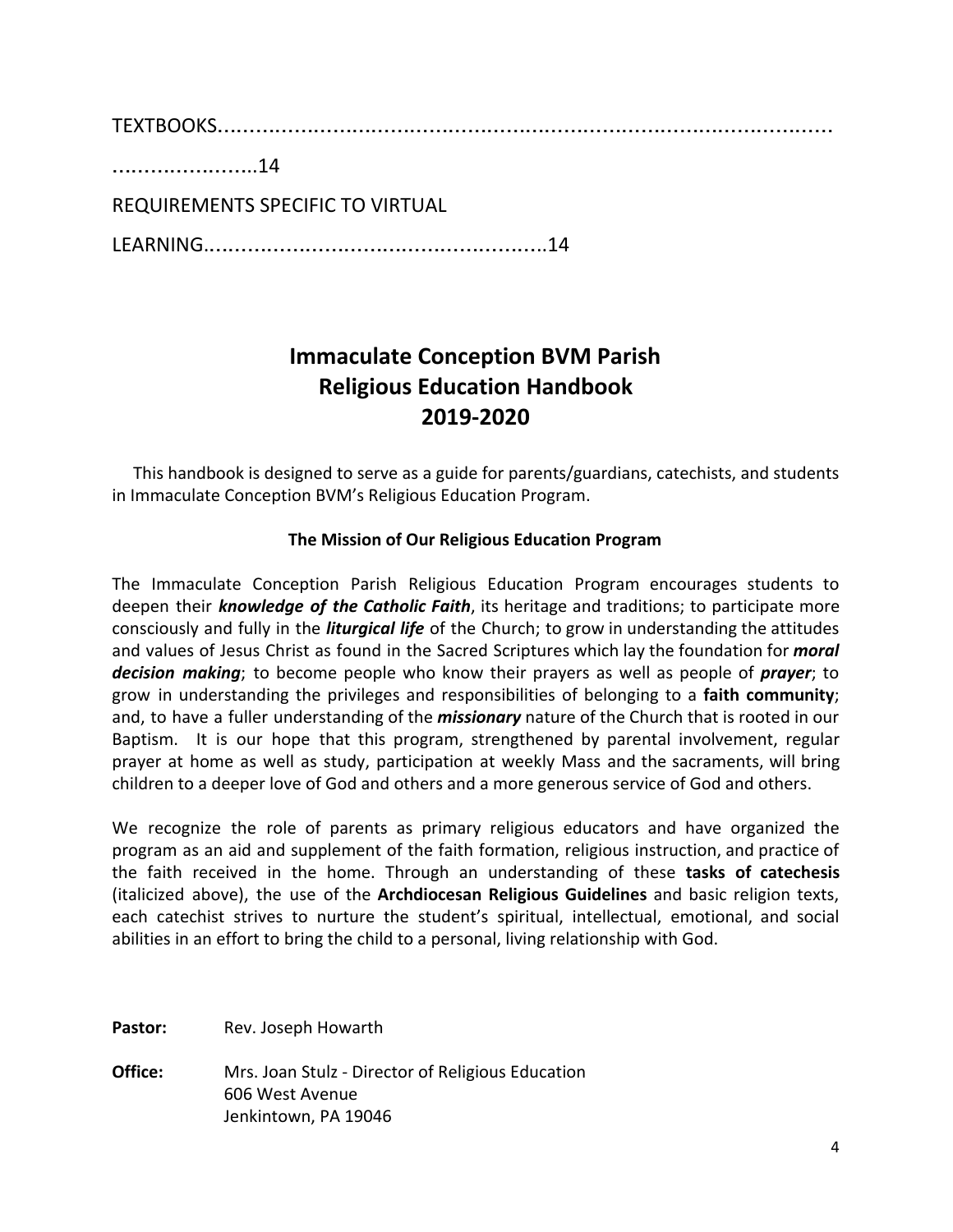215. 887.1501 jstulz.iccprep@gmail.com

**Office Hours:** By appointment until in-person instruction resumes.

Denise Murphy - PREP Administrator [dmurphy.iccprep@gmail.com](mailto:dmurphyiccprep@gmail.com)

# **GUIDELINES AND PROCEDURES**

#### **ARRIVAL PROCEDURES**

Students arrive in the school cafeteria to begin sessions promptly at **10:45 A.M**. Catechists will then take students to their assigned classrooms and bring them back to the cafeteria for dismissal.

**Once class has started, all doors will be locked to ensure your child's safety. For this reason it is important for your child to be on time for class. Parents/Guardians are asked to assist with safety by monitoring the front door of the school and the back cafeteria door. The Sign Up Genius is used for this purpose.**

#### **ASSESSMENT**

Students need to exhibit proficient mastery of the required material for their grade level to be considered for promotion at the end of the year. Assessing student progress provides feedback to students, parents, and catechists alike, allows corrective measures to be taken when necessary to help ensure that a student's proficient mastery is attained, and ensures that families receive assistance as needed to help them succeed.

#### **ARCHDIOCESAN ASSESSMENTS**

Two assessments developed by the Archdiocesan Office for Catechetical Formation (OCF) will be administered to students by their catechists during the PREP school year. The Archdiocesan Mid-Year Assessment will be administered to students in January and the Year-End Assessment will be administered in May. A study guide for each assessment will be provided to parents a month in advance. The study guides are in the format of an outline and are roughly two pages in length. The assessments are approximately 30 questions consisting of multiple choice, true & false, matching, word bank, and 1 or 2 short answer questions. Parents whose child may need testing accommodations should contact the Program Director to discuss particular needs.

#### **REPORT CARDS**

Progress Reports are sent to parents twice a year. Parents/Guardians may request an appointment to meet with the catechist (teacher) to discuss any problems the student may be having.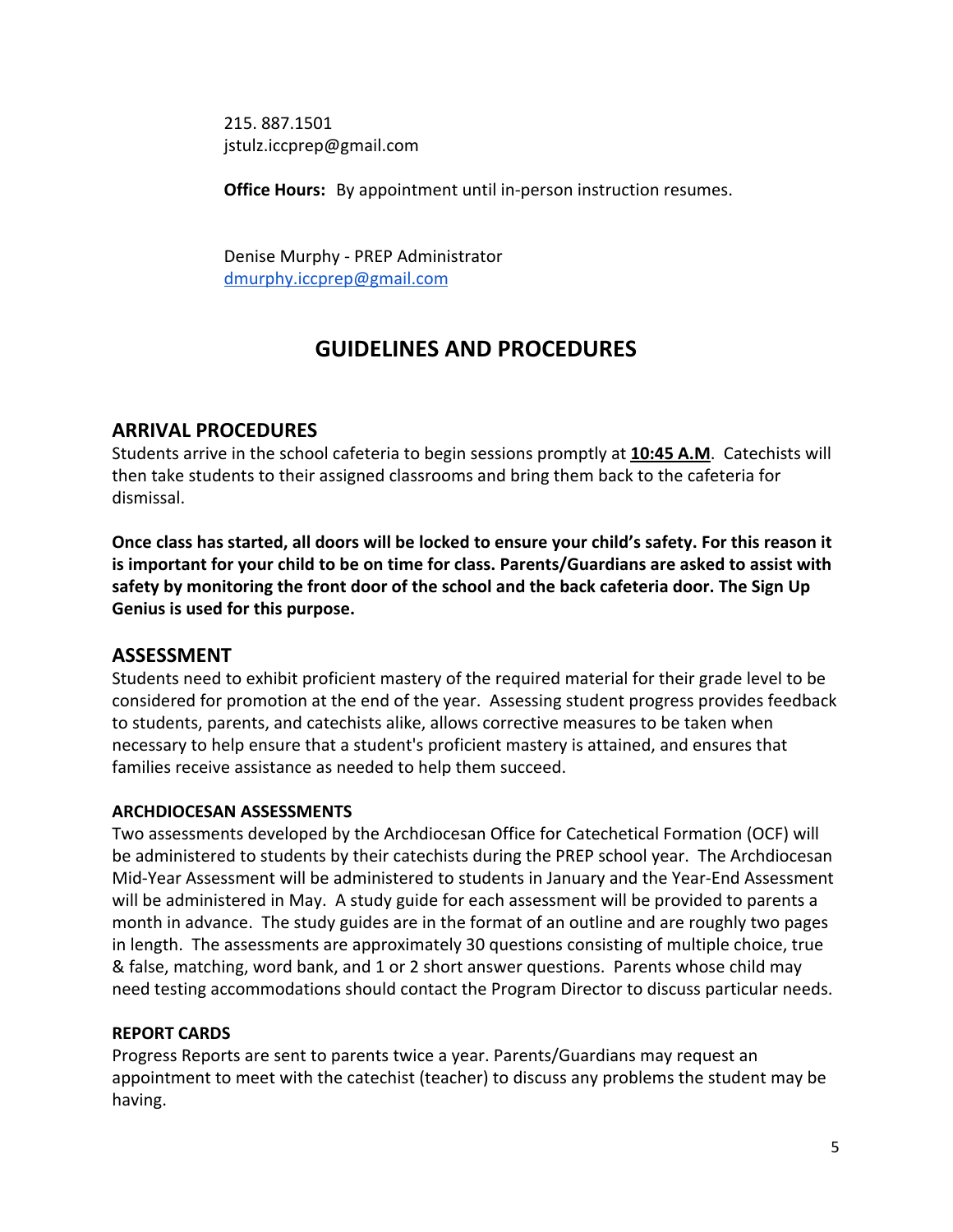#### **ARCHDIOCESAN RELIGION GUIDELINES**

So that you can be aware of the Archdiocesan Guidelines for each grade and help the children with the knowledge of their faith, the main focus for each grade is detailed below.

- **Level 1:** Creation: human beings have a unique place in creation; human life is sacred; God the Father: the First Person of the Trinity; God the Son: Jesus Christ, the Second Person of the Trinity; God the Holy Spirit: the Third Person of the Trinity; Sacraments of Initiation: Baptism, Confirmation, Eucharist; Sunday Mass; The Liturgical Year; Mary: Titles of Mary; Days in Honor of Mary; Saints **Prayers: Sign of the Cross, Hail Mary, Our Father, Glory Be To The Father (Doxology), Angel of God; Simple Morning Prayer; Prayers at Mealtime**
- **Level 2:** Blessed Trinity: Central Mystery of Our Faith; One God in Three Persons; Sacraments: Instituted by Christ; Sacraments of Initiation; Sacraments of Healing: Penance and the Sacrament of the Sick; Sacraments at the Service of Communion: Matrimony and Holy Orders; The Liturgy: Liturgy of the Word and Liturgy of the Eucharist; Topics related to The Liturgy and Mass; The Liturgical Year; Mary: Titles of Mary; Days in Honor of Mary; Saints Preparation for First Penance/Reconciliation and First Eucharist **Prayers: Sign of the Cross, Our Father, Hail Mary, Glory Be**…**, Act of Sorrow (Contrition); Prayers of Praise (adoration – A), Asking for Forgiveness (Contrition – C); Thanks – T; Prayers for the needs of others (supplication – S) ACTS; Prayers/Responses of the Sunday Liturgy**
- **Level 3:** The Trinity: Central Mystery of Our Faith; Community of Love of God the Father, Son, and Holy Spirit; The Church; The Sacraments - more fully developed; Apostles and the Mission of the Church; The Liturgical Year; The Sunday Liturgy; Mary: Titles of Mary, Days in Honor of Mary; Saints **Prayers: Sign of the Cross, Our Father, Hail Mary, Glory be**…**,Act of Contrition, Apostles Creed, The Rosary, Prayer of the Mass, Angel of God, Stations of the Stations of the Cross**
- **Level 4:** God the Father: revealed the Covenant on Mt. Sinai; Commandments: Words of God; Path of Life; Duties to God and to Neighbor; Grace; Gift of the Spirit; Sin: Original and Personal; Conscience: Formation, Examination; Jesus Christ Our Redeemer: Reveals Meaning of the New Covenant; The Beatitudes; The Works of Mercy; Virtues: Theological and Cardinal; The Liturgical Year; Mary: Apparitions; Days in Honor of Mary; Saints **Prayers: Prayers of Levels 1-3; Prayers of the Mass; Hail, Holy Queen; The Angelus; The Rosary**
- **Level 5:** Sacraments: Definitions; Purpose Sacraments of Initiation: Definition; Purpose; Rite; Elements Sacraments of Healing: Definition; Purpose; Rite; Elements Sacraments at the Service of Communion: Definition; Purpose; Rite; Elements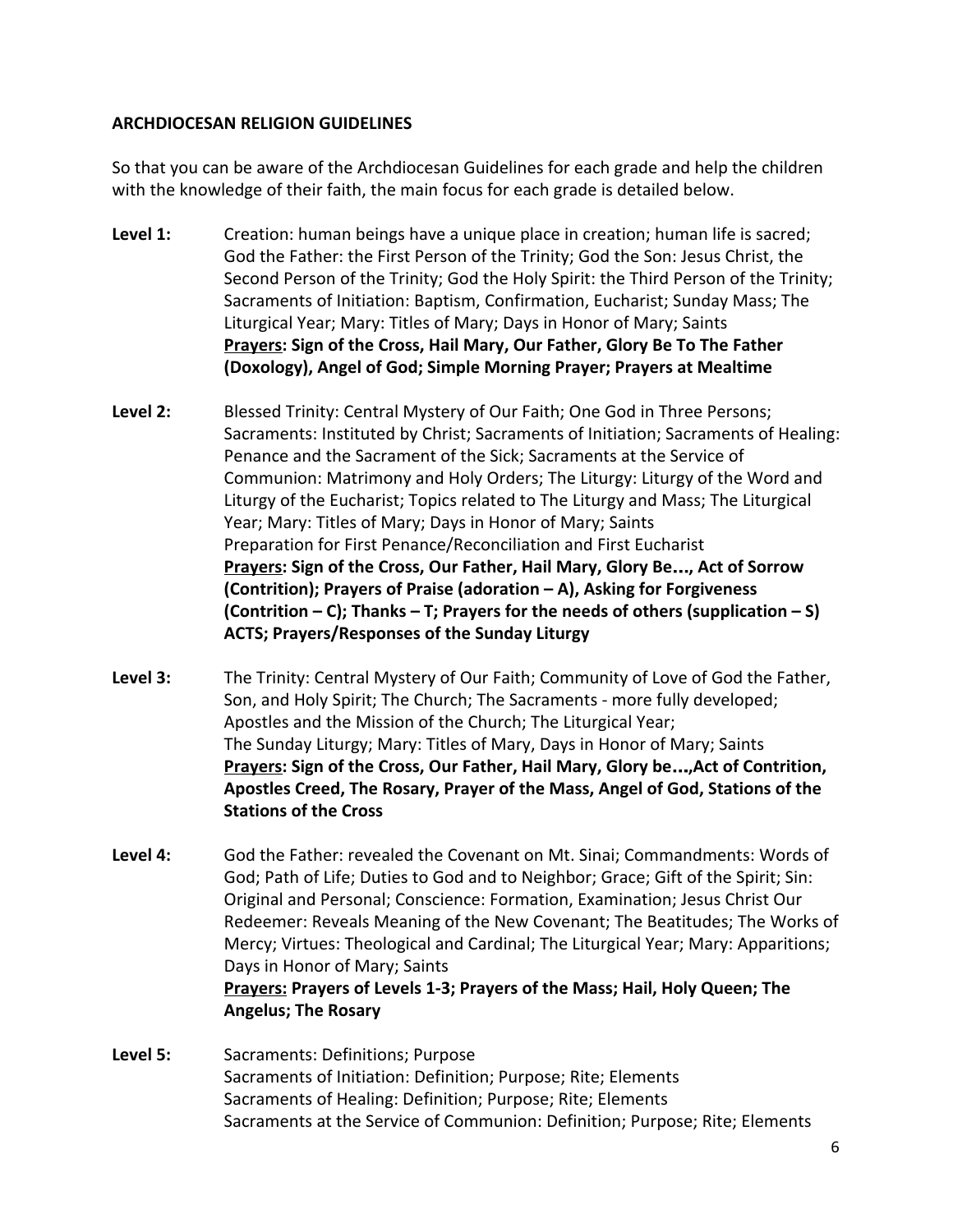The Liturgical Year; Mary: Beliefs about Mary; Days in Honor of Mary; Saints **Prayers: Prayers of Levels 1-4; Understanding of Vocal, Mental, Liturgical Prayer; Prayers of Adoration; Thanksgiving, Petition, Contrition; The Rosary; Regina Coeli; Magnificat**

**Level 6:** The Bible: Definition; Structure Hebrew Scriptures: Major Persons and Events (Creation, The Fall, Choosing A Special People, Moses, Exodus, the Covenant, Judges, Kings, Important Queens, Prophets Christ Fulfills the Hebrew Scriptures: Incarnation; Baptism and Public Life The Liturgical Year; Mary: Dogmas believed about Mary (Immaculate Conception, Mary's Divine Motherhood,The Virgin Birth, The Assumption); Days in Honor of Mary Initiate Preparation for Confirmation **Prayers: Prayers of Levels 1-5; Memorare; Magnificat; Kinds of Prayer: Communal – Liturgical; Private; Sources of Prayer: the Word of God, the Liturgy of the Church**

# **ATTENDANCE**

Regular attendance at classes is essential for any measure of success in a Religious Education Program. Weekly attendance enables your children to grow in the knowledge of the Faith; to develop a sense of belonging to the parish community; and, to grow, through regular prayer, in their relationship with God.

Since PREP takes place for only **60 minutes each week**, time in the classroom is very short. Consequently, we ask that students not be dismissed from their class early unless it is an extreme emergency. Parents must notify the Director of Religious Education via email and provide a note to the program in this event.

If your child is going to be absent on a given Sunday, please notify the Director of Religious Education and the catechist in writing. It helps make the class go more smoothly when the catechist knows a child will be absent.

At the beginning of each class, attendance is taken. Tardiness and early dismissals are a great disruption please try to keep this to a minimum out of respect for the other children.

**Excused Absences** constitute mandatory school activities (such as school concerts, etc.) and must be communicated to the PREP office a week prior to the activity. Illness or a death in the family are, of course, excused absences.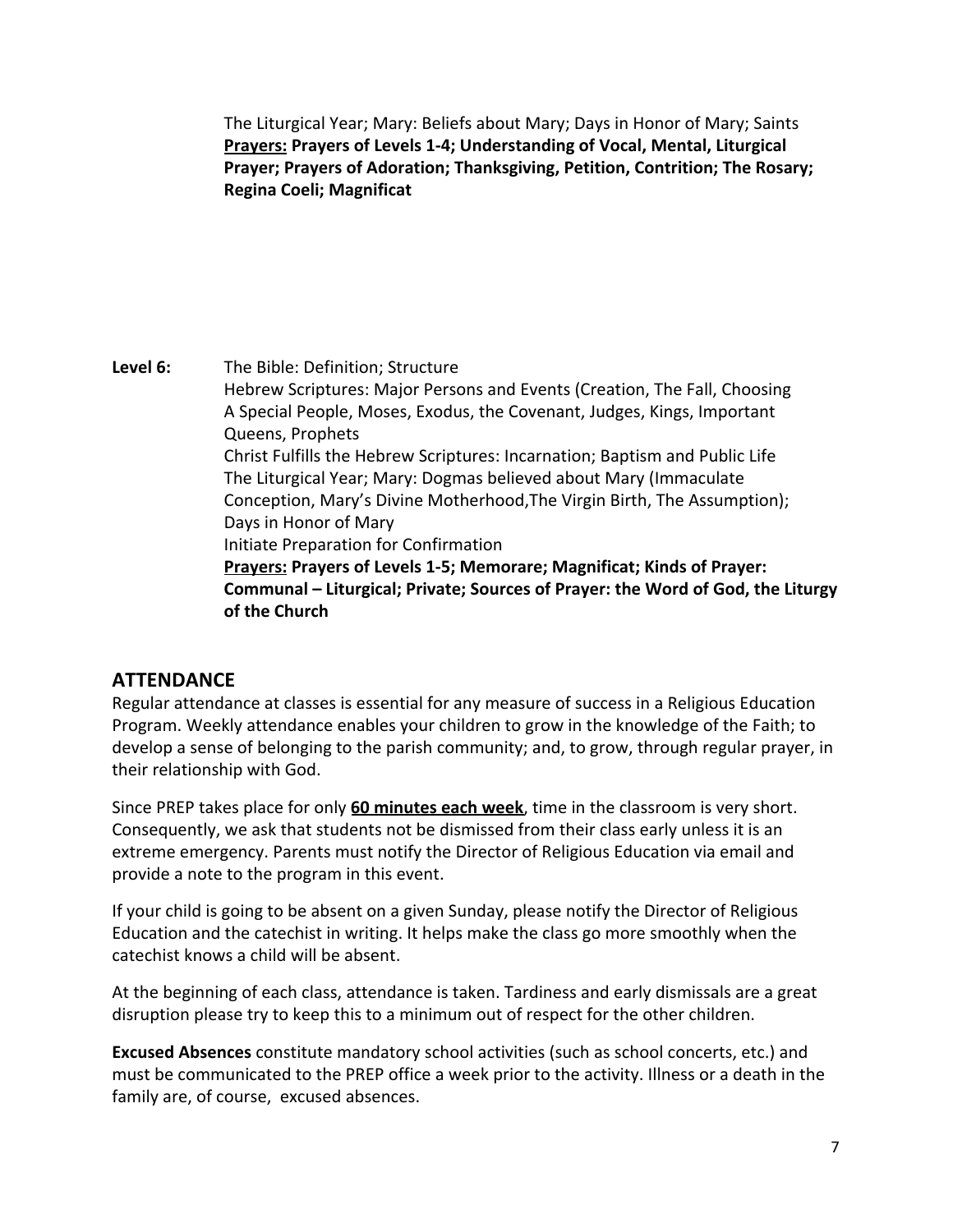If a child has missed four or more classes, the parents/guardian will be notified. If the absences continue another meeting will be set up to discuss the child repeating the grade the following year.

Parents/Guardians are asked to contact PREP for work that has been missed.

# **CATECHETICAL STAFF & PERSONNEL**

Immaculate Conception PREP program participates in and adhere to the Safe Environment Program (SEP) mandated by the Archdiocese of Philadelphia. This policy has been in effect in all Archdiocesan parishes, schools, and children's programs since 2002, and has undergone several revisions as the SEP and State Law have evolved. All Program personnel are required to abide by the Safe Environment Program of the Archdiocese of Philadelphia, which includes the following:

#### **REQUIRED TRAININGS**

- **Safe Environment Training session**: This training is mandated by and provided through the Archdiocese of Philadelphia. The training session is about two and a half hours long and must be completed by new employees and volunteers within 90 days of beginning service with Immaculate Conception PREP. This training needs to be completed one time only.
- **Standards of Ministerial Behavior and Boundaries (SMBB)**: All volunteers and employees must agree in writing to abide by and uphold the SMBB, which will be presented at the Safe Environment Training Session.
- **Mandated Reporter Training:** This training is required by PA State Law and is provided by the Archdiocese of Philadelphia. It consists of three 20 minutes training modules, which can be completed online. This training will be updated from time to time as PA State Law requires. Volunteers will be notified when this training requires updating. The entire training must be completed within 14 days of beginning service with Immaculate Conception PREP.

#### **REQUIRED BACKGROUND CHECKS**

- **PA State Police Criminal Record Check**. To be completed prior to beginning service with Immaculate Conception PREP (free for volunteers). Must be renewed every five years.
- **PA Child Abuse History Clearance**. To be completed prior to beginning service with the Immaculate Conception PREP (free for volunteers). Must be renewed every five years.
- **Federal Background Check** (Fingerprinting): Required only of volunteers who reside outside of Pennsylvania or who have resided outside Pennsylvania any time within the last 10 years (fee paid for by the volunteer and reimbursed by the parish once the processed clearance and receipt for payment have been submitted). To be completed 9 prior to beginning service in Immaculate Conception PREP. Must be renewed every five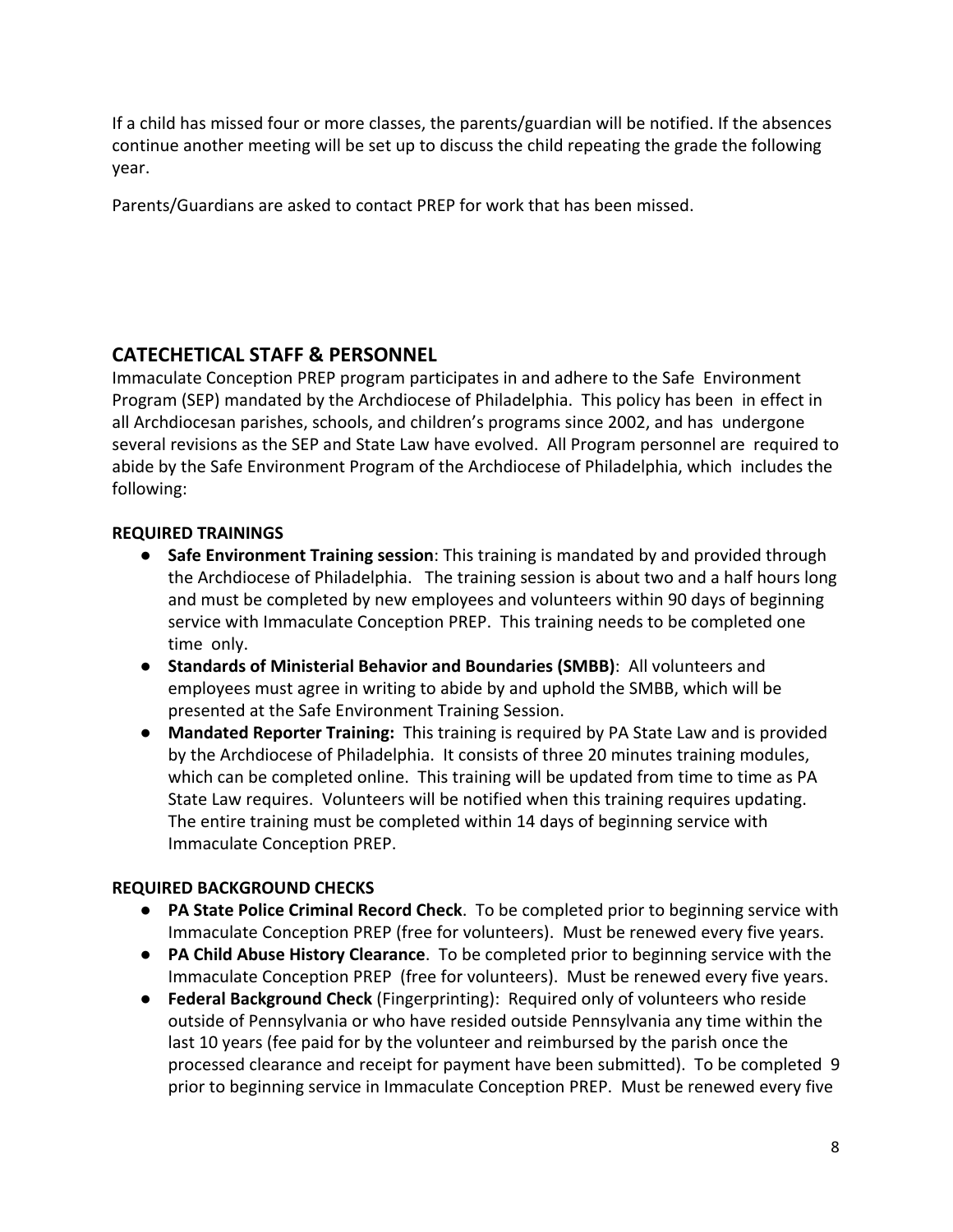years until 10 years of PA residency is attained. Thereafter, the volunteer must submit a *Disclosure Statement Application* every five years (see next bullet point).

● **Disclosure Statement Application**. To be completed every five years by volunteers who have resided in PA for at least 10 years.

### **CALENDAR**

Parents/Guardians and catechists receive the PREP calendar of dates at the start of the program. Children in Levels K-6 and Confirmation Candidates (Level 7) meet on Sundays from 10:45 A.M. – 11:45 A.M. in Immaculate Conception Parish. Please keep the calendar in a prominent place at home especially noting special dates for parent and/or sacramental meetings.

# **CODE OF CONDUCT**

Students in the Immaculate Conception Religious Education Program are expected, at all times, to be **respectful, courteous, and honest** to the director, catechists, support help and parents assisting with PREP. Conduct by students, family members, or parents/guardians, or anyone acting on their behalf, incompatible with the educational and religious mission of the parish is grounds for disciplinary action. Conduct that includes cases of threats of violence or harassment, in any form, including oral, written, or electronic (including but not limited to social media posts, texting, emails, etc.), against any member of the program community, is grounds for immediate dismissal from the Program, as well as reporting the incident to the appropriate legal authorities where appropriate.

These categories do not cover every possible situation. The Program Director makes the final determination of what is considered appropriate or inappropriate behavior, both in and out of class, in the Program generally, and outside the Program, where such improper behavior affects the Program community. The Program Director will make the final determination as to what behaviors warrant disciplinary action.

In the classroom students are expected to:

- Arrive to class on time
- Be prepared for class with their homework and book bag
- Respect the property of the school building and other students
- Listen to the catechist (teacher) and follow directions
- Show respect, through words and actions, to the catechist (teacher ) and other students
- Not call out in class
- Not leave their seats unless asked to do otherwise
- Not be a distraction to other students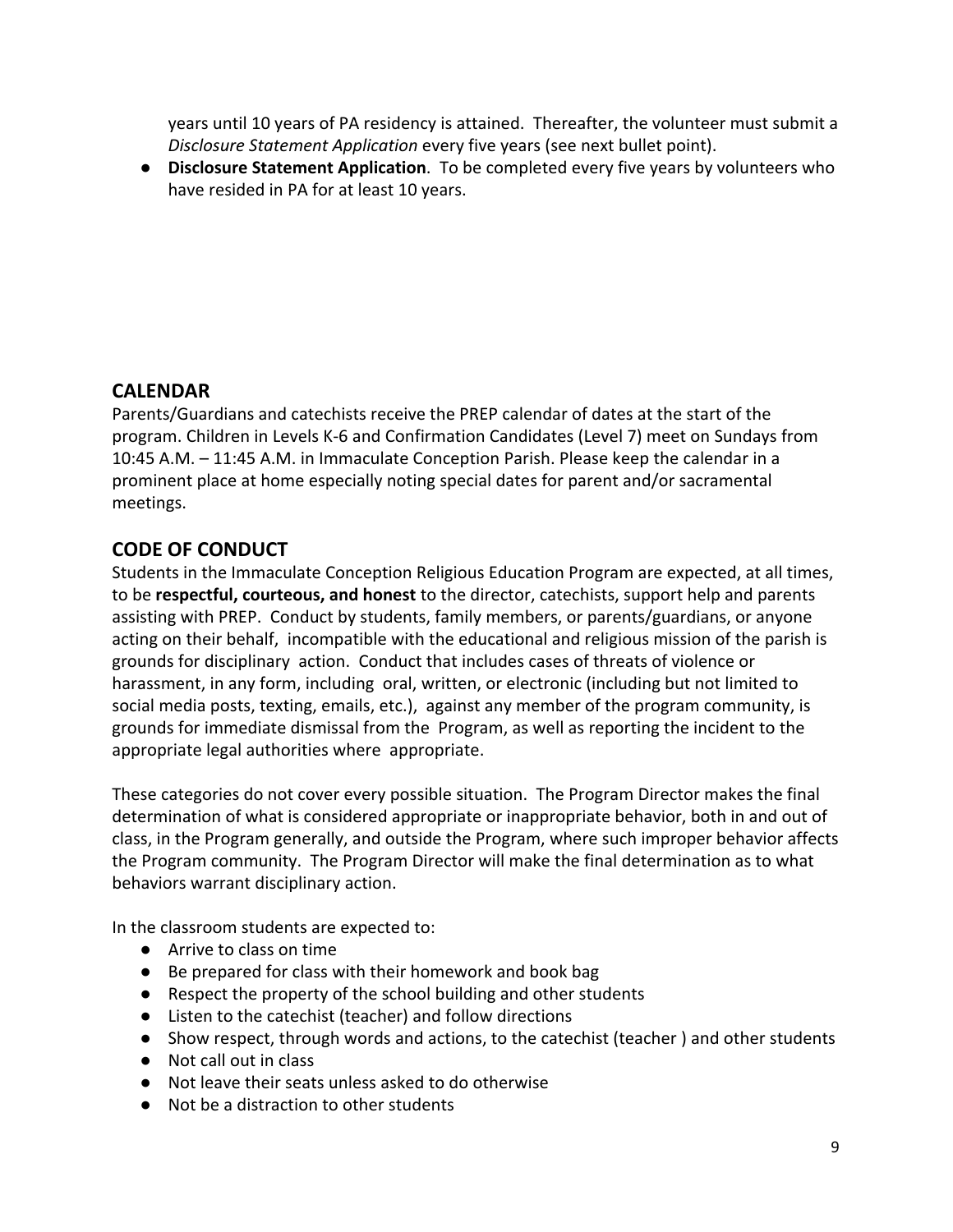If a student is problematic in class:

- He/she will be asked to leave the classroom and report to the Director of Religious Education.
- The catechist will send a note to the director with an explanation as to why the student was asked to leave the classroom.
- The director will notify the parents/guardians.

If a student has been asked to leave the classroom on three separate occasions:

- His/her parents/guardians will be contacted for a conference with the director and if applicable with the catechist.
- If the behavior of the student does not improve after the parent meeting, the parents/guardians will be notified and the student will be suspended from the program for one week.
- If the behavior of the student does not improve after a suspension, the parents/guardians will be notified and the student will be asked to leave the program.

#### **BULLYING**

- Acts of harassment, hazing, intimidation and bullying (including cyber bullying and the like) are unacceptable behaviors and are prohibited in our Programs. Program personnel cannot monitor the activities of students at all times and eliminate all incidents of bullying between students, particularly when students are not under their direct supervision. However, to the extent such conduct affects the environment of the Program, and the rights and welfare of the students, and is within the control of the Program in its normal operations, it is the Program's intent to prevent bullying and thus, will take action to investigate, respond, discipline and remediate any acts of bullying. Administration, catechetical staff, and all Program participants are to demonstrate appropriate behavior by treating others with civility and respect, and being aware of and not tolerating harassment, intimidation, hazing and bullying, etc. If incidents do occur, families should be able to report and know that the inappropriate behavior will be dealt with promptly and effectively. There will be no retaliation against a victim, reporter, or witness. Bullying involves actions or words against another for the purpose of inflicting physical or emotional harm or discomfort or damage to a person's reputation that is intimidating or threatening and affects the learning and Program environments. The following describes types of bullying but is not an exhaustive list.
- Hitting, kicking, shoving, spitting, hair pulling, or throwing something
- Getting another person to hit or harm a student
- Teasing, name-calling, making critical remarks or threatening in person or by other means
- Demeaning and making another the victim of jokes
- Making rude and/or threatening gestures
- Excluding or rejecting the student
- Intimidating (bullying), extorting or exploiting
- Spreading hurtful rumors or gossip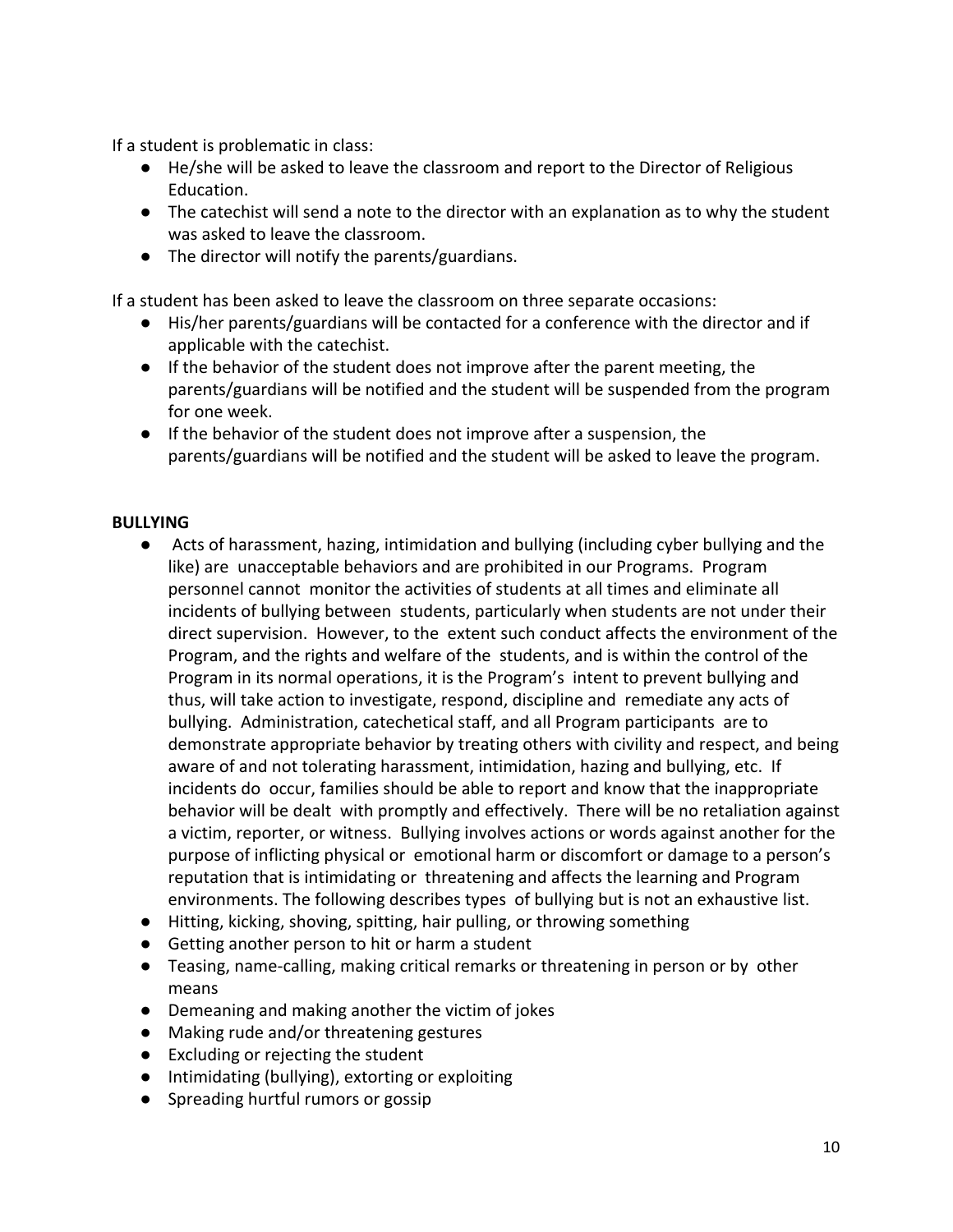If the bully is threatening harm, a student should tell a catechist, adult volunteer and/or the Program Director immediately so that action can be taken to remediate the situation. Parents that become aware of a bullying situation should speak directly with the Program director. Parents/guardians and the pastor will be notified of the situation, and Law Enforcement Officials may be contacted if warranted (e.g., someone threatened with a weapon, terroristic threats, etc.).

#### **CONTRABAND**

BRINGING CONTRABAND TO PROGRAM SESSIONS IS STRICTLY PROHIBITED AND WILL BE CONFISCATED AND RETURNED TO PARENTS/GUARDIANS ONLY! Depending on the contraband confiscated, the proper legal authorities could be notified. Items considered contraband include, but are not limited to gum, toys, electronic games, iPods, iPads, mp3 players, weapons, drugs, alcohol, and tobacco products. It is unlawful for minors to be in the possession of alcohol or tobacco products. Students found to be in the possession of such products may be immediately suspended from the program. Depending on the contraband confiscated, the proper legal authorities could be notified. Students will be immediately dismissed from the program and all proper and necessary authorities will be notified if they or their family members bring weapons, drugs or drug paraphernalia of any kind onto parish property.

#### **VANDALISM**

The PREP Program shares space with the Immaculate Conception Community. As such, it is imperative that a healthy relationship be maintained between the two programs. All students and their families are expected to respect parish property, which includes the school facilities and all items in the classroom. At no time are students permitted to use, touch, or borrow any material or items from the Immaculate Conception classrooms. Catechists are provided with classroom supplies and other essentials and will make them available to students when needed. Incidents of vandalism to parish property, including school facilities, will be taken most seriously. The parents of any student who is found to be responsible for an incident of vandalism will be required to make restitution for the damage inflicted. The school and parish will prosecute violators to the fullest extent of the law and take appropriate disciplinary action which may include suspension or dismissal from the program for serious acts of vandalism.

#### **Suspension and Dismissal from the Religious Education Program**

The Archdiocesan policy states that action shall be imposed for serious misbehavior. A student may be automatically suspended or dismissed for:

- Verbal and non-verbal disrespect for authority
- Vandalism or marking school property
- Using profane language and actions
- Absence without parent knowledge
- Leaving school or classroom without permission
- Stealing
- Smoking in the building or on school grounds
- Fighting, physically or verbally
- Carrying or using drugs, including alcoholic beverages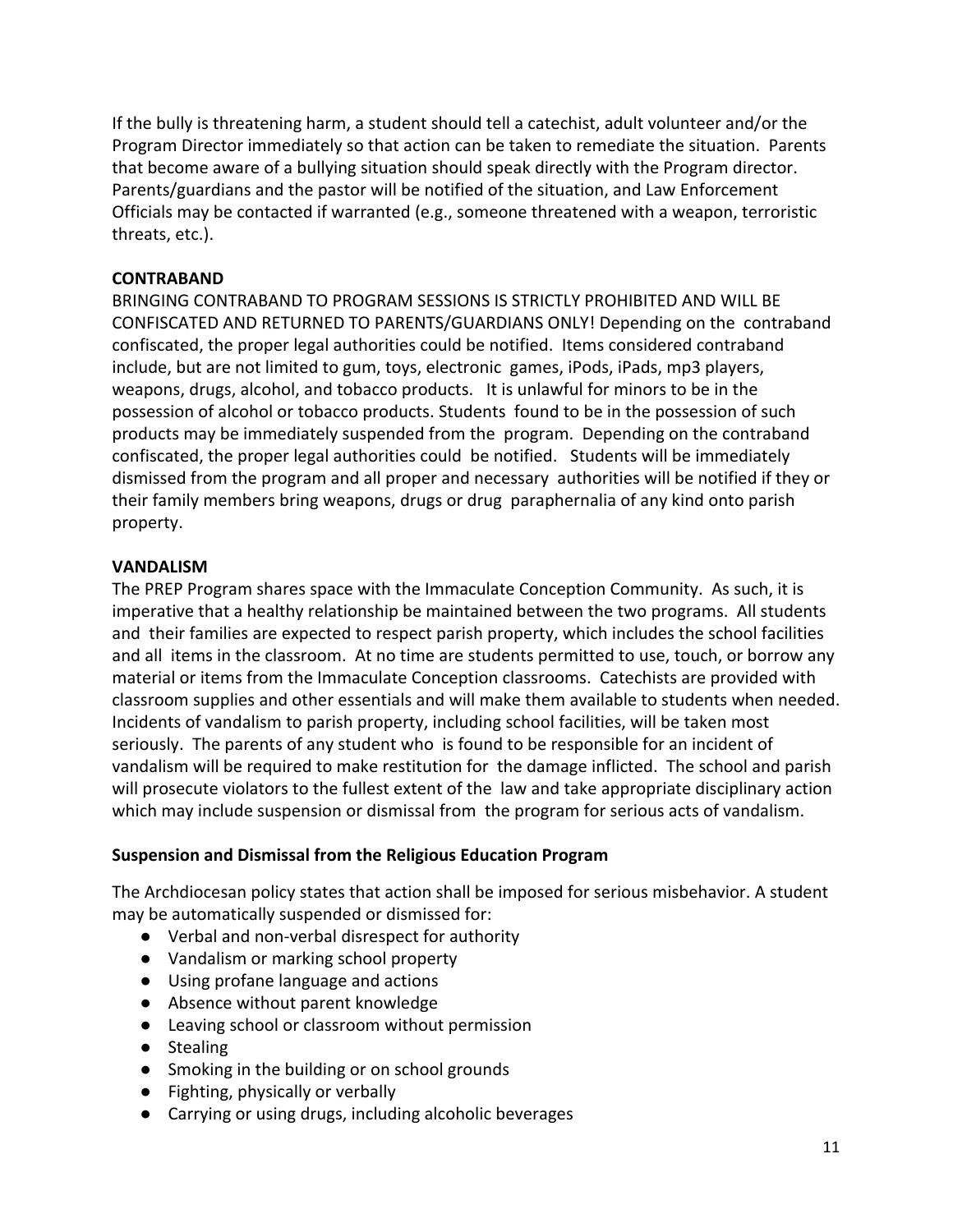● Carrying weapons

The director, catechist, parent, and student will sign a written record of suspension.

### **COMMUNICATION WITH PARENTS**

Adequate and clear communication with home is essential for the success of any education of students. Parents should feel free to call the Director of Religious Education about any situation of concern.

There will be various communications to parents during the year. The following are the usual means of communication:

- Weekly email from the Director of Religious Education to parents with occasional reminder emails regarding specific events/activities.
- Parish Bulletin
- The parish website: **www.iccjenkintown.org**

Periodically children are given the responsibility of delivering flyers/notes to parents from the catechists or director.

**Parents will provide email addresses to assist in making communication between parents/guardians and PREP more efficient.**

#### **CURRICULUM**

The Archdiocese of Philadelphia has published Religion Guidelines for use in teaching the subject of Religion in Grades Pre-K to 12. To help us accomplish this, the Immaculate Conception Religious Education Program uses Finding God 2013, Loyola University Press (Levels 1-6); Confirmed in the Spirit, Loyola University Press (Confirmation); and God Loves Us, Loyola University Press (K). This program makes use of many supplemental materials - written, audio and visual - to enhance the learning experience. Seasonal online newsletters are sent to parents. Parents can access the program online at **www.loyolapress.com** and register with the code FG2013.

#### **DISMISSAL**

To ensure the safety of all students, please observe the following procedures for dismissal:

- Permission forms are provided by parents/guardians for the two forms of dismissal.
	- o Children who are picked up in the cafeteria exit the building ONLY from the front of school.
	- o Dismissal via the car line is at the rear of the building outside of the cafeteria. Parents form a single carline outside. The children will be brought to the waiting parent.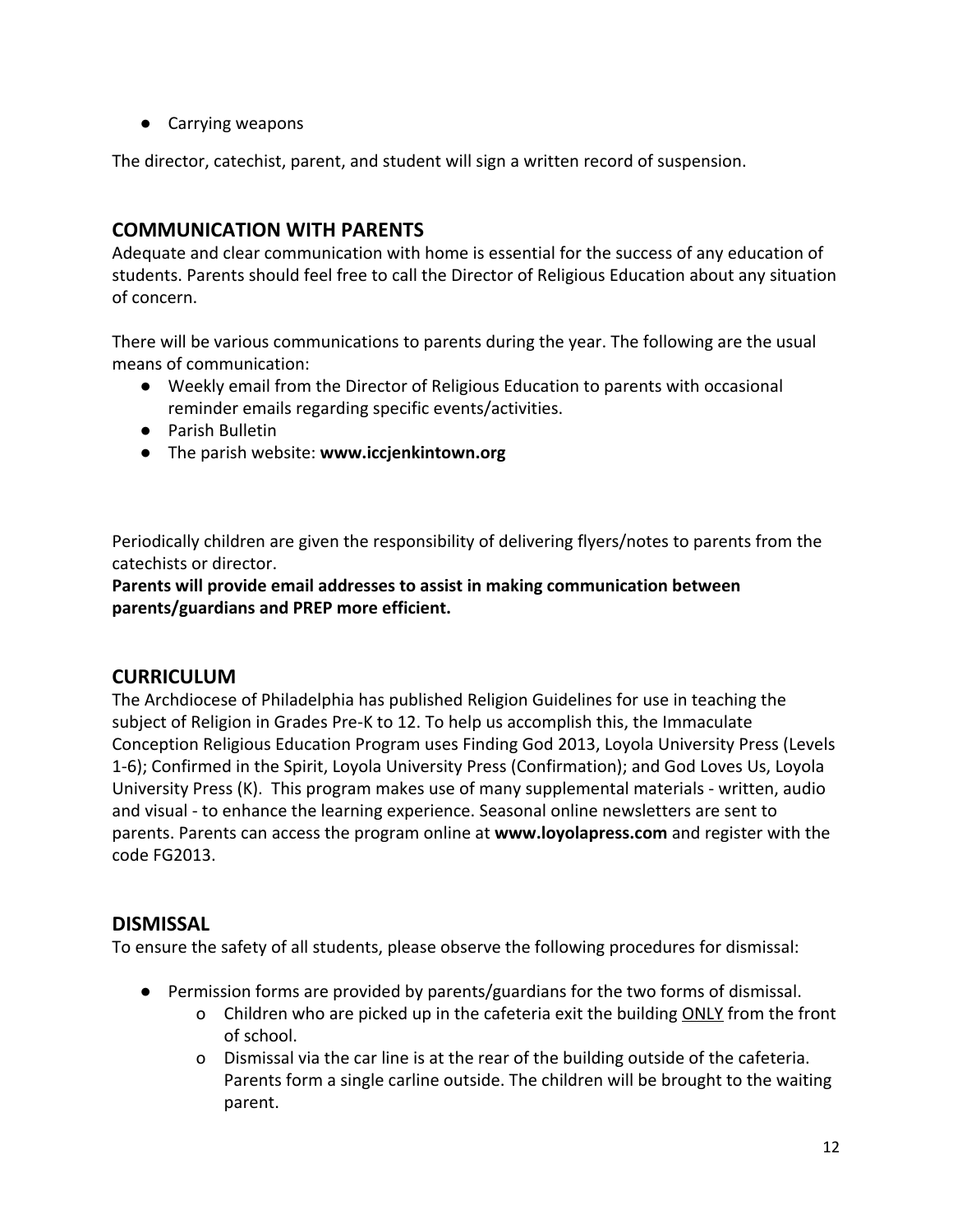- o No child, even accompanied by a parent/guardian, exits via the back door of the cafeteria unless to be picked up at the carline.
- If a child must be dismissed early, the parent/guardian MUST send a note to the Director of Faith Formation or the catechist or the child will not be permitted to leave the building.
- Children with an early dismissal are picked up at the front door of school (not the classroom) and parents are required to use the Sign Out Sheet before any child leaves the building.
- Only children in Levels 5 and above are permitted to walk independently to and from class each week. Children in Levels K-4 must be picked up by a parent/guardian, a designated adult, or a brother/sister in Level 5 and up.

# **DUAL PARENTING REPORTING**

In cases where this applies, the names and addresses of both parents should be given at registration. There should be on file custodial information indicating to which parent the child should be released after class. Unless otherwise instructed, information commonly made available to parents of any student in attendance will be made to both parents.

# **ELECTRONIC DEVICES**

The Program realizes that devices such as cell phones have become a necessary and convenient technological and communication tool for both parents and children. We ask your help in encouraging children to make sure any such devices are not a distraction during PREP classes.

# **EMERGENCIES**

At registration time, parents/guardians are asked to provide home and work numbers, as well as another emergency number, which would be used in case of an accident or emergency. Parents/Guardians provide a health emergency form for this purpose as well. Should the numbers/information change during the year, please notify the Director of Religious Education at the parish office.

# **EMERGENCY CLOSING**

If there is snow or other emergency and Immaculate Conception Religious Education Program will not hold classes, please check the website iccjenkintown.org and look for an email announcement that PREP is closed.

#### **FEES**

The program fees for PREP 2020-2021 are due by July 7, 2020. The fee is \$150 per child. These fees help cover some of the costs for student textbooks, catechists' materials, basic supplies, copy paper, photo-copying and catechist in-services.

Families who need financial aid or a payment plan can contact the Director of Religious Education.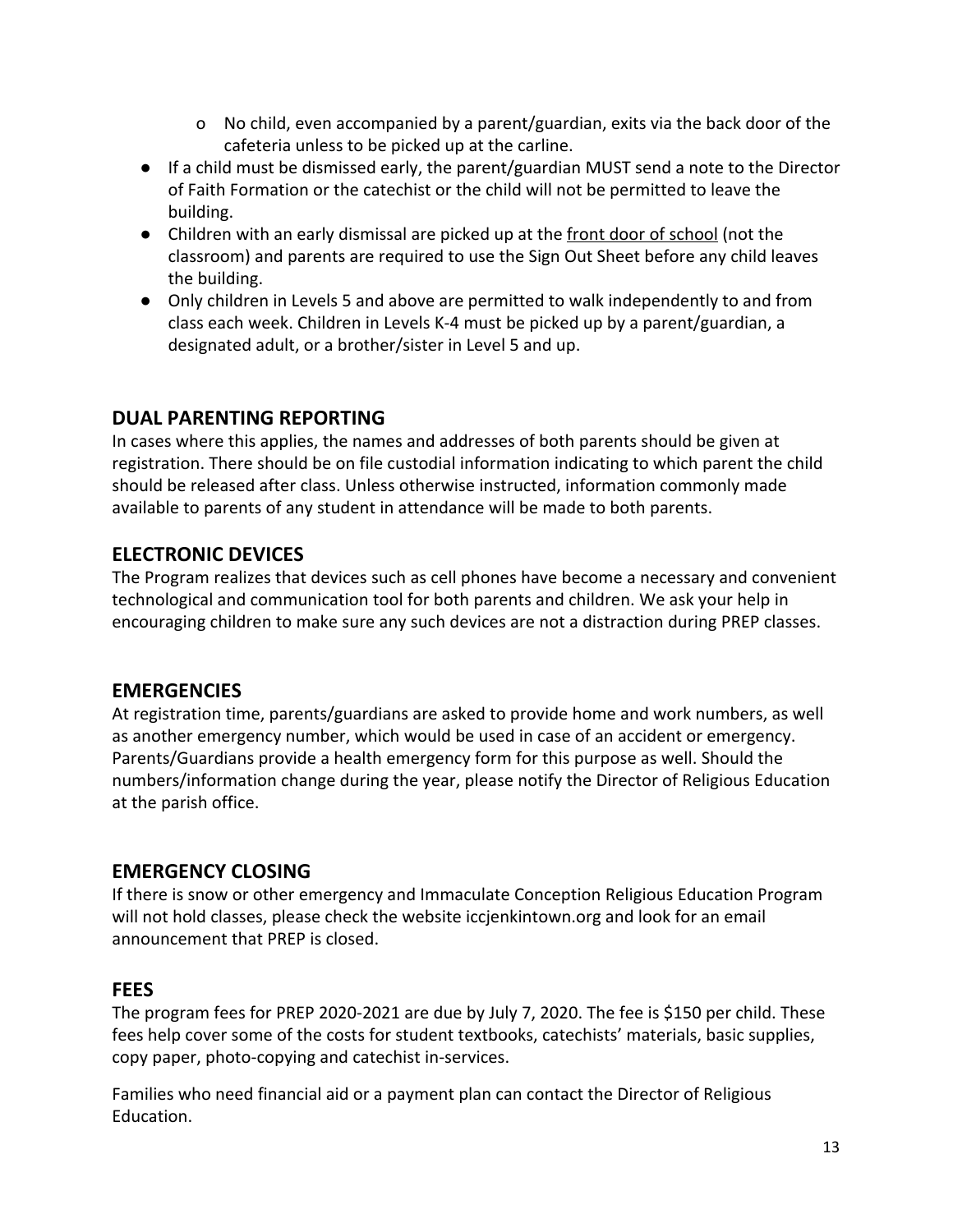#### **HOME SCHOOLING**

In keeping with the guidelines from the Office for Catechetical Formation, home schooling lies within the jurisdiction of the Pastor. The Director of Religious Education facilitates this effort. Parents who homeschool sign a contract/agreement with the director. Parents of students in Levels 2 and 6 are encouraged to send their children to classes during the sacramental preparation years for First Penance, First Communion and Confirmation due to the concentrated instruction and preparation for these sacraments.

#### **HOMEWORK**

Homework in the content area is encouraged to help a student gain a better knowledge and understanding of his/her faith. Parents are encouraged to actively participate in helping his/her child grow in faith by ensuring that homework is completed on the weeks that catechists assign a home activity or a special project.

#### **PREP MASSES**

PREP children will attend Mass together as a class and sit with their catechist at designated Masses throughout the PREP school year. Please refer to the calendar for specific dates.

#### **REGISTRATION**

Registration for new students and re-registration for those already in the program takes place in the **spring** during the last month of class. It is important to fill out the forms and return them as soon as possible. This enables the director to recruit needed catechists as well as order the necessary materials for the coming year.

At the time of registration it is necessary to present:

- **● A copy of your child's Baptismal Certificate**
- **● The fee for the year**

#### **SACRAMENTAL PREPARATION**

**A child is expected to attend a minimum of two consecutive years of formal Religious Education in order to begin preparation for the celebration of the sacraments**. Generally, the children receive the Sacraments of Penance/Reconciliation and First Holy Communion in Level 2 ( $2<sup>nd</sup>$  Grade). Generally, the children receive the Sacrament of Confirmation in the fall of  $7<sup>th</sup>$ Grade and begin the preparation in Level 6 ( $6<sup>th</sup>$  Grade).

#### **Sacramental Parent Meetings are mandatory for all sacraments and other events associated with the sacraments.**

#### **SAFE ENVIRONMENT LESSONS**

As part of its Safe Environment Program (SEP), the Archdiocesan Office of Catholic Education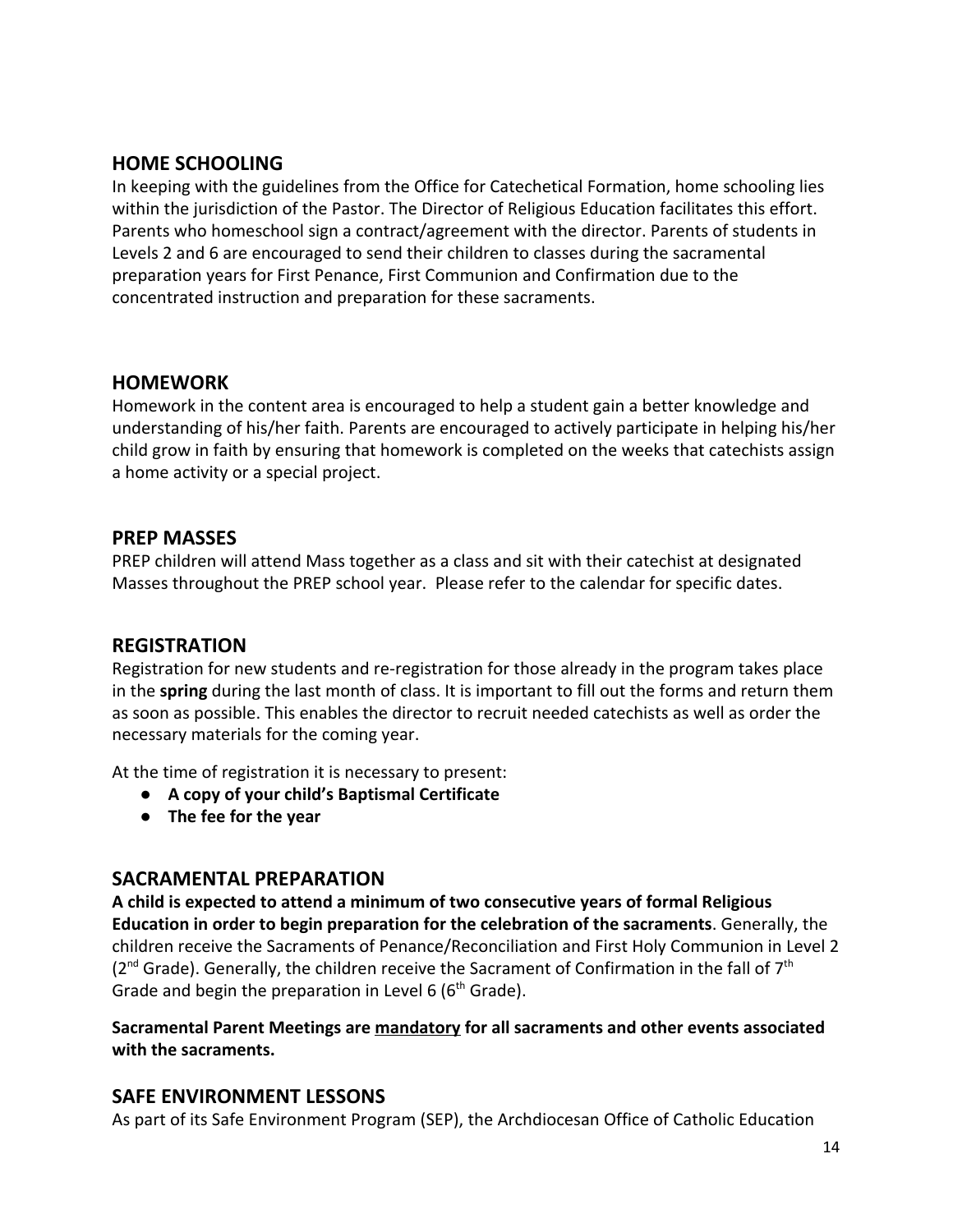(OCE) in conjunction with the Archdiocesan Office for Children and Youth Protection (OCYP) provides all students enrolled in Catholic and Religious Education with grade appropriate lessons on the topic of keeping themselves safe. These lessons are required to be presented to all students participating in the PREP Program. Parents click [here o](http://phillyocf.org/safe-environment-2/)r visit the [Archdiocesan Safe](http://phillyocf.org/safe-environment-2/) [Environment website](http://phillyocf.org/safe-environment-2/) to review the "Kid Talk" lessons. Parents who do not wish to have their child/children partake in these lessons must complete an Opt Out Form by February 28, 2021. This form can be found at the end of this document. Completed forms will become part of the student's permanent record, and a copy will also be submitted to the OCYP per their policy. Opt Out Forms must be renewed yearly.

#### **SPECIAL NEEDS**

If your child has any special needs, please notify the Director of Religious Education at registration.

Providing an IEP or other information from your child's school is helpful. Every effort will be made to include your child and accommodate his/her needs.

# **TEXTBOOKS**

The textbooks used in the Program are approved by the Archdiocesan Office for Catholic Education, and the United States Conference of Catholic Bishops. Every student will be assigned a textbook. This textbook is a necessary tool in helping the catechist achieve the required

learning objectives. Therefore, students must bring their textbooks to every Family Session. Parents should exercise caution in making sure that the textbook is secured in a set place within the home so it is not lost during the academic year. Lost textbooks will need to be replaced. Parents assume full responsibility for all costs associated with the replacement textbook including any taxes, shipping, and handling fees.

# **REQUIREMENTS SPECIFIC TO VIRTUAL LEARNING**

- 1. Parents should collect textbooks during scheduled pick up or make alternate arrangements with DRE.
- 2. Weekly lessons and Interactive Reviews should be completed and confirmation email sent to Catechist by 11:45 A.M. on each scheduled sunday of PREP.
- 3. Some Catechists may conduct lessons via Zoom at 10:45 A.M. on PREP sundays. Please look for emails from Catechist.
- 4. While attendance at Mass is encouraged for all families who feel comfortable doing so, we understand that it may not be possible for you to attend during the Covid-19 pandemic. We strongly encourage you to stream Mass at home with your children during this time.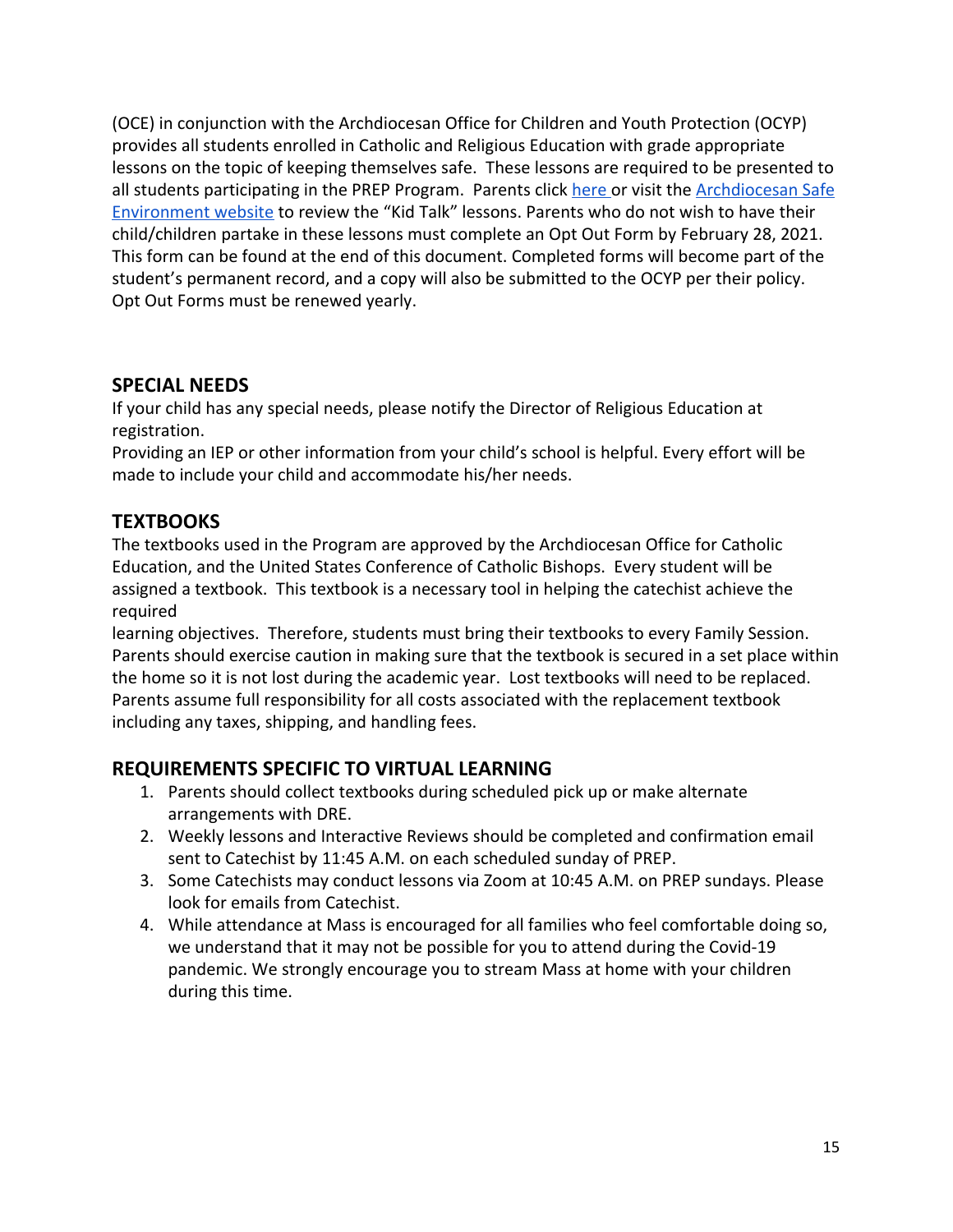

# **IMMACULATE CONCEPTION** PARISH

2020-2021 Prep Year

Dear PREP Families,

Article 12 of the Charter for the Protection of Children and Young People calls for all dioceses to establish safe environment programs at all grade levels, both in the Parish Religious Education Program and Parish Elementary School. The Archdiocese of Philadelphia provides a personal safety lesson for each level of the Parish Religious Education Program and mandates that this lesson is taught during one session of the instructional year. The Parish Religious Education personal safety lessons known as "Kid Talk" are posted at: <http://phillyocf.org/prep-resources/>

After reviewing these lessons, you have expressed your desire for your child (ren) not to be present during the teaching of the personal safety lesson scheduled for (date). You therefore are required by the Office for Child and Youth Protection of the Archdiocese of Philadelphia to complete and return this form to the Director of Parish Religious Education. Your signature on this form indicates your request to remove your child (ren) from this instruction.

The "Kid Talk" lesson is intended to supplement the conversations that a parent/guardian is having with his/her child regarding personal safety. It is recommended that a parent/guardian review this lesson at